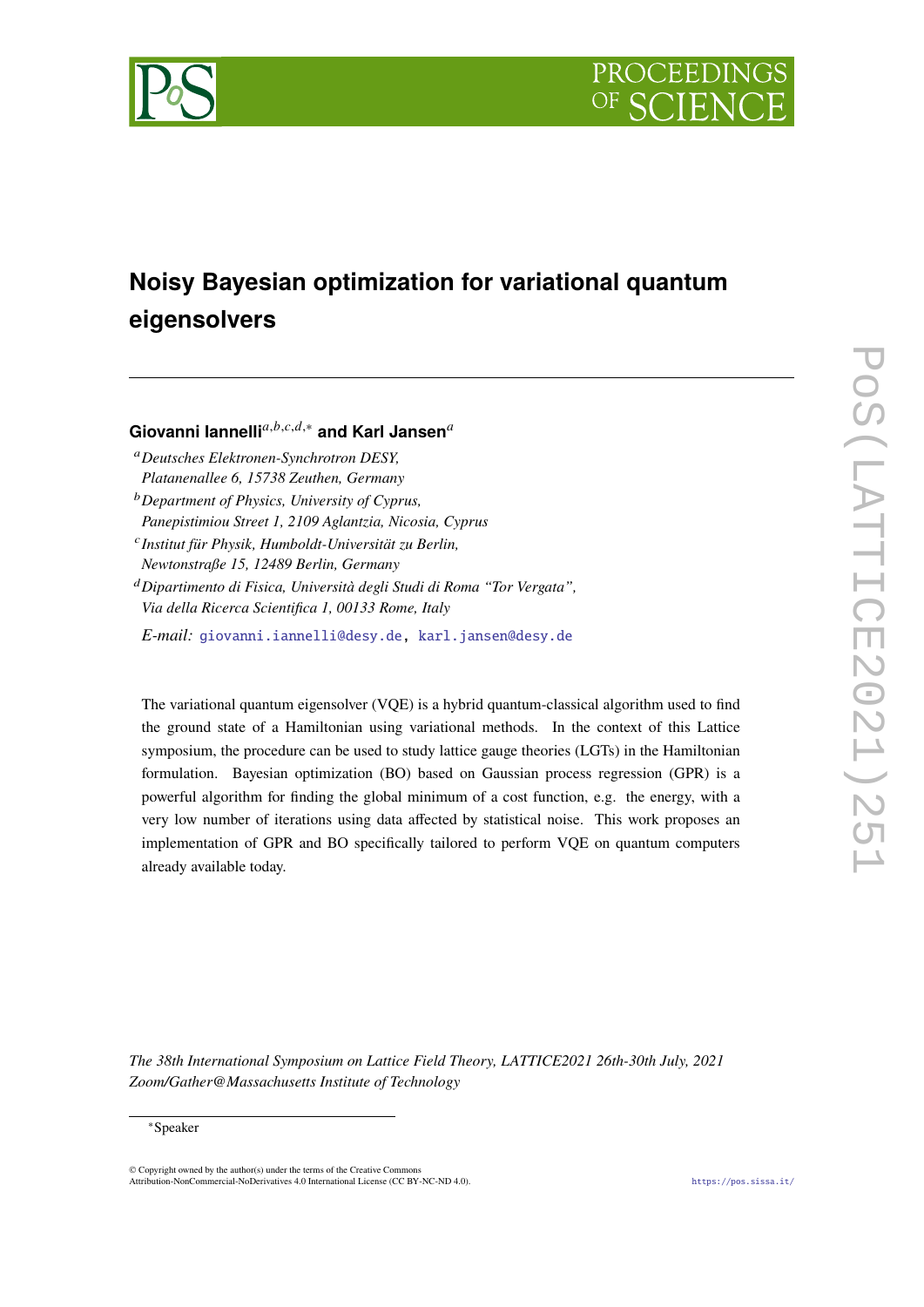# **1. Introduction**

Quantum algorithms have the potential to be exponentially quicker than classical alternatives in many noteworthy scientific applications. Examples are quantum machine learning [\[1\]](#page-10-0), quantum chemistry [\[2\]](#page-10-1), and many others [\[3\]](#page-10-2). Unfortunately, many of these applications are not yet implementable on current noisy intermediate-scale quantum (NISQ) computers [\[4\]](#page-10-3) and need to wait until noise sources can be suppressed down to a threshold that makes quantum computers usable in practice or to even build fault-tolerant quantum computers [\[5\]](#page-10-4).

However, many interesting problems of LGTs can already be studied with NISQ devices [\[6\]](#page-10-5). In particular, if LGTs are studied in their Hamiltonian formulation, quantum algorithms do not generally suffer from the sign problem [\[7,](#page-10-6) [8\]](#page-10-7). An important ready-to-use algorithm is the variational quantum eigensolver (VQE) [\[9\]](#page-10-8), which is a hybrid quantum-classical algorithm for finding the ground (and excited) state of a given Hamiltonian  $H$  using the variational principle. The *quantum part* of VQE deals with measuring the expectation value of the Hamiltonian, i.e. the energy, in a given multi-qubit state, while the *classical part* consists of searching among a family of multi-qubit states generated by a parametrized quantum circuit to find the state that minimizes the energy.

The algorithm proposed in this proceedings is a classical optimizer that aims to find a good approximation of the ground state reducing as much as possible the number of energy measurements. The approach chosen here is known as Bayesian global optimization. Its first application dates back in the 60s [\[10\]](#page-10-9), while its modern implementations are based on a more recent work [\[11\]](#page-10-10). The backbone of this method is Gaussian process regression (GPR), which is an interpolation method based on Bayesian inference of Gaussian processes. It allows us to create predictive models of black-box functions using a limited amount of (noisy) data. At each optimization iteration, this model is used to determine a set of parameters presumably close to the global minimum point. This step is performed following a procedure called acquisition function optimization.

The algorithm proposed here to optimize the energy differs from the other alternatives commonly used in VQE as it uses not only the estimated values of the energy, but also the values of their statistical errors. The motivation is to lower the number of quantum measurements at each step: the procedure is well defined even for imprecise energy measurements as long as their errors is approximately Gaussian due to the central limit theorem. Results of this algorithm are compared to other commonly chosen alternatives using simulators of noisy devices.

## **2. Quantum expectation estimation**

Given a Hamiltonian  $H$ , it first needs to be written as a polynomial of sigma matrices:

<span id="page-1-0"></span>
$$
H = \sum_{i\gamma} h_{\gamma}^{i} \sigma_{\gamma}^{i} + \sum_{i j \gamma \delta} h_{\gamma \delta}^{i j} \sigma_{\gamma}^{i} \otimes \sigma_{\delta}^{j} + \dots
$$
 (1)

where the hs are real parameters, Latin indices identify the qubit on which sigma matrices are acting, and Greek indices the sigma matrices coordinates. The quantum expectation estimation (QEE) algorithm [\[9\]](#page-10-8) computes the expectation value of the energy  $E_{\psi} = \langle \psi | \mathcal{H} | \psi \rangle$  for any input multi-qubit state  $|\psi\rangle$  with a possible quantum advantage with respect to equivalent classical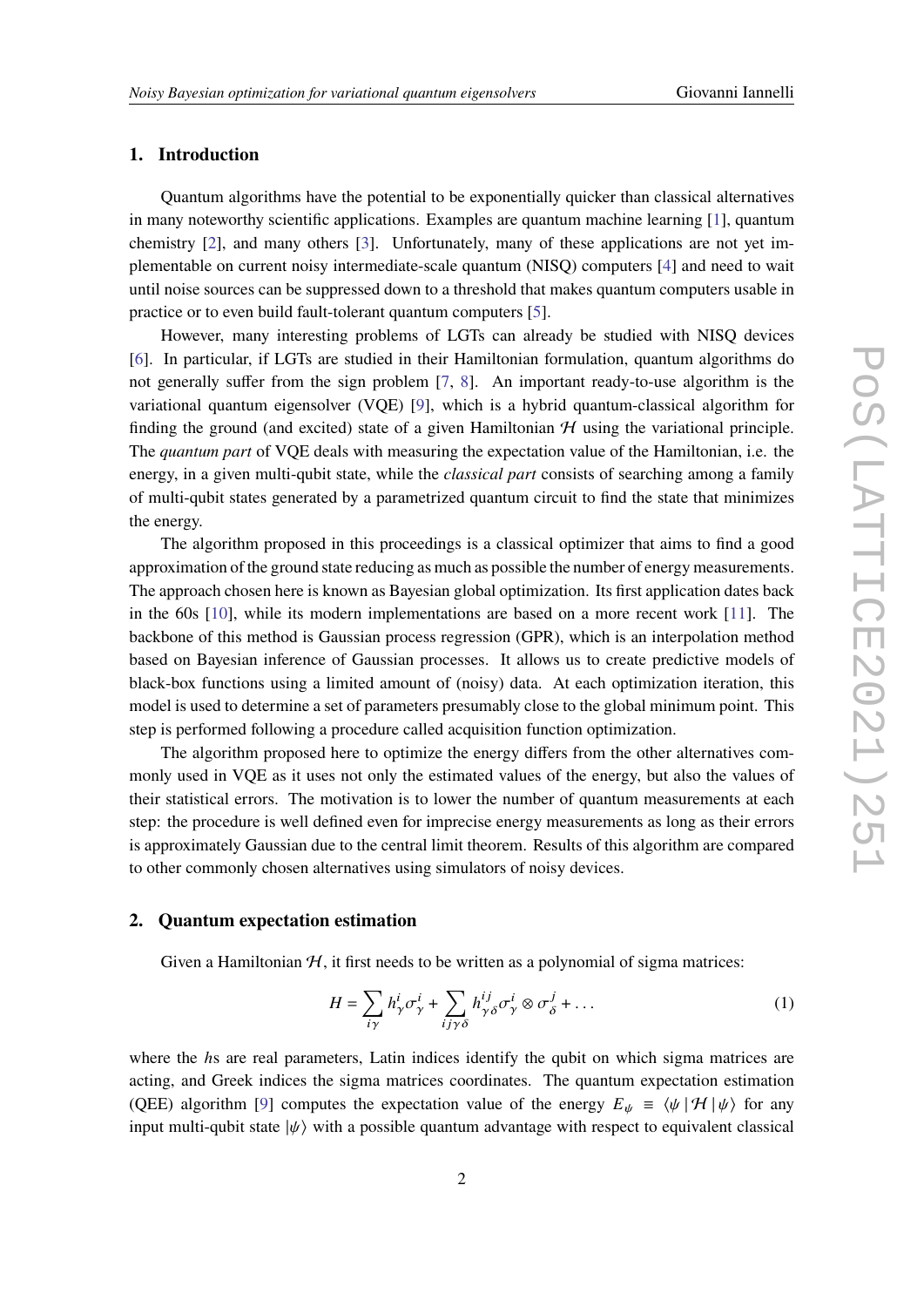approaches. Furthermore, QEE is already implementable in NISQ devices as the computation of  $E_{\psi}$  can be decomposed in many short quantum programs, therefore reducing the impact of quantum noise.

However, due to the probabilistic nature of quantum measurements, we have only access to a stochastic variable that estimates  $E_{\psi}$  (see for example [\[12\]](#page-10-11) for the Qiskit implementation). In order to get a precise estimation, it is possible to perform multiple independent measurements, also called *shots*, and use their mean as an estimator of  $E_{\psi}$ . Let us consider the case of measurements in the absence of quantum noise. As the number of shots goes to infinity, the central limit theorem tells us that the mean converges to a Gaussian centered in  $E_{\psi}$  whose variance is estimated by the standard error of the mean. Therefore, given a number S of independent shots, calling  $E_{\psi}^1, ..., E_{\psi}^S$  the energy measurements of each single shot, it is possible to measure the following energy estimator on a quantum computer:

<span id="page-2-1"></span><span id="page-2-0"></span>
$$
\hat{E}_{\psi}^{S} \equiv \frac{1}{S} \sum_{m=1}^{S} E_{\psi}^{m} \tag{2}
$$

$$
\text{Var}[\hat{E}_{\psi}^{S}] = \frac{1}{S(S-1)} \sum_{m=1}^{S} (E_{\psi}^{m} - \hat{E}_{\psi}^{S})^{2}
$$
(3)

It is important to emphasize that there is a difference between the *statistical noise* and the quantum noise. The statistical noise is the (approximately) Gaussian deviation of  $\hat{E}^S_\psi$  caused by the probabilistic nature of quantum measurements, while quantum noise is the deviation caused by the imperfections of real quantum devices. The impact of quantum noise to QEE is to add a BIAS to the estimator of Eq. [\(2\)](#page-2-0). This BIAS can be significantly reduced using error mitigation techniques (a comparison can, e.g., be found in Section 5.1 of [\[13\]](#page-10-12)).

In the rest of these proceedings, for simplifying the notation, the number of shots  $S$  will be omitted. Since on the quantum computer a parametrized quantum circuit is employed with parameters  $\theta_{\alpha}$ , we will denote the parametrized energy  $E(\theta_{\alpha})$  with error  $\Delta E(\theta_{\alpha})$  with  $E(\theta_{\alpha}) \equiv$  $\hat{E}^{S}(\theta_{\alpha})$  and  $\Delta E(\theta_{\alpha}) \equiv \sqrt{\text{Var}[\hat{E}^{S}(\theta_{\alpha})]}$ .

### **3. Variational quantum eigensolver**

The objective Hamiltonian  $H$  needs first to be written in the form of, e.g., Eq. [\(1\)](#page-1-0). Then, a family of qubit states  $|\psi(\theta_{\alpha})\rangle$  is introduced with a d-dimensional parameter set  $\theta_{\alpha}$ . This can be achieved by applying a parametrized quantum circuit  $U(\theta_{\alpha})$  on a fixed initial multi-qubit state, usually chosen to be  $|0 \cdots 0\rangle$ :

<span id="page-2-3"></span>
$$
|\psi(\theta_{\alpha})\rangle \equiv U(\theta_{\alpha})\,|0\cdots 0\rangle\tag{4}
$$

This state parametrization allows us to define a parametrized energy:

<span id="page-2-2"></span>
$$
E(\theta_{\alpha}) \equiv \langle \psi(\theta_{\alpha}) | \mathcal{H} | \psi(\theta_{\alpha}) \rangle \tag{5}
$$

which can be evaluated using the QEE algorithm for any value of  $\theta_{\alpha}$ .

Then, the VQE consists of approximating the ground state  $|\psi_{\text{min}}\rangle$  performing the following optimization:

$$
\min_{\theta_{\alpha}} E(\theta_{\alpha}) \ge \langle \psi_{\min} | \mathcal{H} | \psi_{\min} \rangle = E_{\min} \tag{6}
$$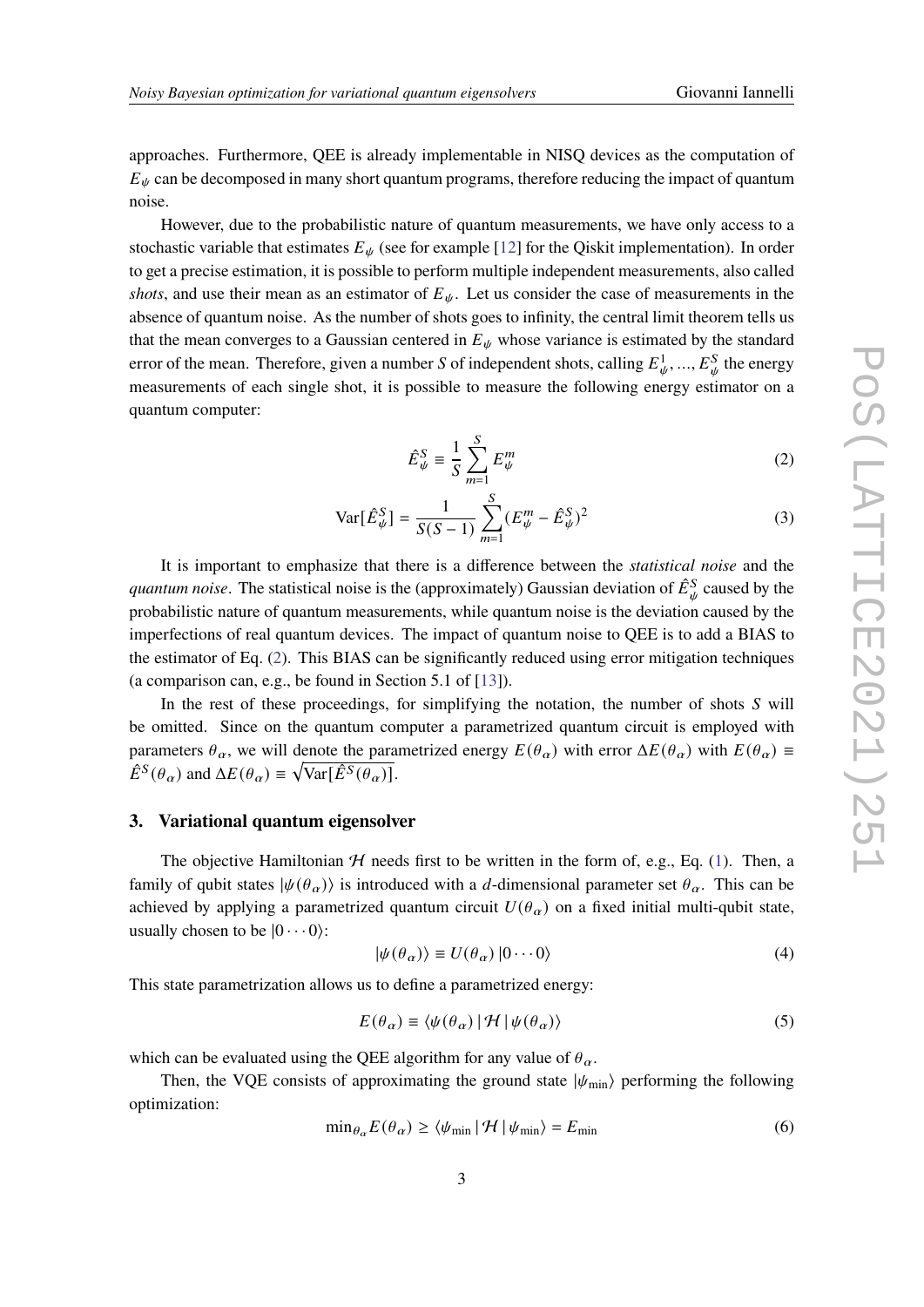It is important to note that most of the optimizers commonly used within VQE take as input only measurements of the estimator in Eq. [\(2\)](#page-2-0) and not of its error in Eq. [\(3\)](#page-2-1). In some cases they rely on performing energy measurements that are precise enough to be considered (almost) exact, which means choosing the number of shots  $S$  to be large enough so that the error in Eq. [\(3\)](#page-2-1) can be neglected. This is done, for example, in the original VQE paper [\[9\]](#page-10-8) using the Nelder-Mead [\[14\]](#page-10-13) optimizer, as well as in a well-performing recently published optimizer algorithm [\[15\]](#page-10-14) specifically tailored for VQE. On the other hand, some algorithms leverage on the statistical noise of input measurements to escape local minima, as for example in the SPSA [\[16\]](#page-11-0) optimizer. The algorithm proposed in this proceedings differs from the considered alternatives as it uses both the estimator of Eq. [\(2\)](#page-2-0) and its error of Eq. [\(3\)](#page-2-1).

# **4. Bayesian optimization**

In the Bayesian optimization approach one first needs an initialization step with a sequence of energy measurements obtained with circuit parameters chosen (quasi) randomly. After this initial step, the core of the algorithm consists of two building blocks. At each iteration, it first uses GPR to create a predictive model of the parametrized energy in Eq. [\(5\)](#page-2-2) using the information of the previous energy measurements. Then, this predictive model is used to define an acquisition function that assigns to each circuit parameter values a positive score. The parameters that maximize the acquisition function, i.e. the one with the highest score, will then be chosen for the next energy measurement.

#### **4.1 Gaussian process regression**

A Gaussian process (GP) f maps a set of *n d*-dimensional circuit parameters  $\theta_{1\alpha}, ..., \theta_{n\alpha}$  to *n* stochastic variables  $f_1, ..., f_n$  distributed as:

$$
p(f_i) = \det(2\pi K)^{-\frac{1}{2}} \exp\left(-\frac{1}{2}\sum_{ij} (f_i - \mu_i)(K^{-1})_{ij}(f_j - \mu_j)\right)
$$

where  $\mu_i \equiv \mu(\theta_i \alpha), K_{ij} \equiv k(\theta_i \alpha, \theta'_{i\alpha}), \mu(\theta_{\alpha})$  is the GP mean function and  $k(\theta_{\alpha}, \theta'_{\alpha})$  is the GP covariance function.

Given a set of energy measurements  $E_1, ..., E_n$  obtained with the corresponding circuit parameter values  $\theta_{1\alpha}$ , ...,  $\theta_{n\alpha}$  with their respective measurement errors  $\Delta E_1$ , ...,  $\Delta E_n$ , Gaussian process regression<sup>[1](#page-3-0)</sup> (GPR) [\[17\]](#page-11-1) is a procedure that finds a GP whose mean function  $\mu(\theta_{\alpha})$  interpolates the unknown energy functions  $E(\theta)$ . For details about GPR see, e.g., the textbook [\[18\]](#page-11-2). For what concerns our presentation, we report the analytical result for the mean and covariance functions of the posterior obtained with GPR:

<span id="page-3-1"></span>
$$
\begin{cases}\n\mu(\theta_{\alpha}|E_i) = \mu(\theta_{\alpha}) + \sum_{ij} k(\theta_{\alpha}, \theta_{i\alpha})(\widetilde{K}^{-1})_{ij}(E_j - \mu(\theta_{j\alpha})) \\
k(\theta_{\alpha}, \theta_{\alpha}'|E_i) = k(\theta_{\alpha}, \theta_{\alpha}') - \sum_{ij} k(\theta_{\alpha}, \theta_{i\alpha})(\widetilde{K}^{-1})_{ij} k(\theta_{j\alpha}, \theta_{\alpha}')\n\end{cases} (7)
$$

<span id="page-3-0"></span><sup>1</sup>Also known as kriging in geostatistics.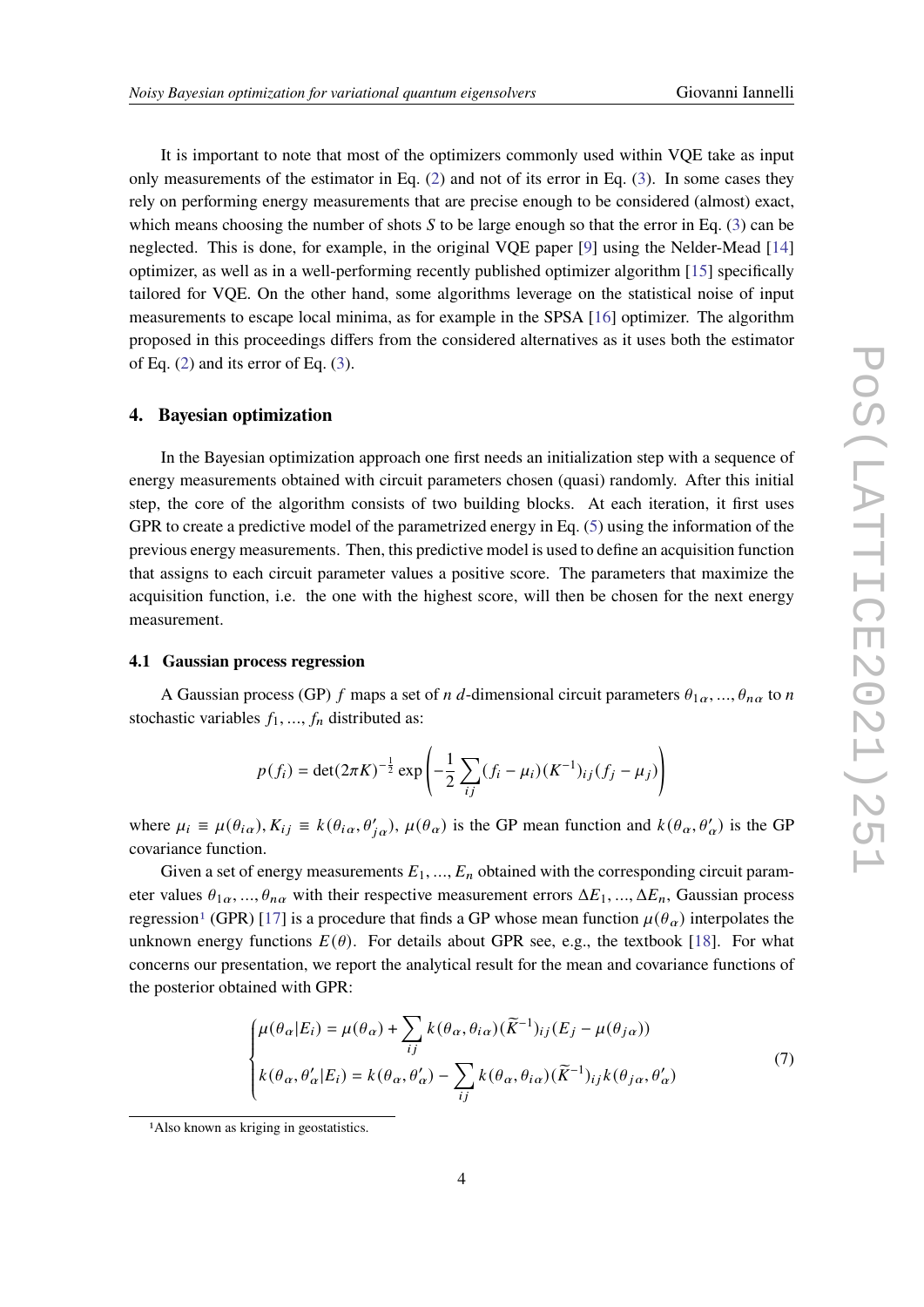where  $\widetilde{K}_{ij} = k(\theta_{i\alpha}, \theta_{j\alpha}) + \Delta E_i^2 \delta_{ij}$ . The posterior mean  $\mu(\theta_{\alpha}|E_i)$  is our surrogate model of the unknown parametrized energy, while  $k(\theta_{\alpha}, \theta_{\alpha}' | E_i)$  is an estimation of its Gaussian covariance. We emphasize that the measurement errors evaluated with Eq. [\(3\)](#page-2-1) are used in the evaluation of  $\overline{K}_{ij}$ , and this formula is exact in the case of Gaussian errors, which is asymptotically true as the number of shots grows.

The choice of the prior mean  $\mu(\theta)$  and the prior covariance function  $k(\theta_\alpha, \theta'_\alpha)$  is subjective, as it usually happens in the context of Bayesian inference. Their choice has an impact on the geometry of the posterior GP of Eq. [\(7\)](#page-3-1). The possibility of using different  $\mu(\theta)$  and  $k(\theta_\alpha, \theta'_\alpha)$  can then be an advantage as it can be used to impose certain properties that are motivated from the physics of the considered problem. For example, in the noiseless case, the parametrized energy  $E(\theta_{\alpha})$  of Eq. [\(5\)](#page-2-2) is in  $C^{\infty}$  when using commonly chosen quantum circuits [\[15\]](#page-10-14), and selecting  $\mu(\theta_{\alpha})$ ,  $k(\theta_{\alpha}, \theta'_{\alpha}) \in C^{\infty}$ will impose this property on the posterior mean of Eq. [\(7\)](#page-3-1). A common choice is to set  $\mu(\theta_{\alpha})$  to a constant:

<span id="page-4-0"></span>
$$
\mu(\theta_{\alpha}) = \mu \tag{8}
$$

and  $k(\theta_{\alpha}, \theta'_{\alpha})$  to the RBF kernel:

<span id="page-4-1"></span>
$$
k^{\text{RBF}}(\theta_{\alpha}, \theta'_{\alpha}) = \sigma^2 \prod_{\alpha} \exp\left(-\frac{(\theta_{\alpha} - \theta'_{\alpha})^2}{2\ell_{\alpha}^2}\right)
$$
(9)

where  $\mu$ ,  $\sigma$ ,  $\ell_{\alpha}$  are hyperparameters that can be fixed with maximum likelihood estimation of type II (MLE-II) [\[18\]](#page-11-2).

In most applications, the energy  $E(\theta_{\alpha})$  of Eq. [\(5\)](#page-2-2) is not only  $C^{\infty}$ , but  $2\pi$ -periodic for each  $\alpha = 1, \dots, d$ . This property can be imposed to a GP using as covariance function the periodic kernel [\[19\]](#page-11-3):

<span id="page-4-2"></span>
$$
k^{P}(\theta_{\alpha}, \theta'_{\alpha}) = \sigma^{2} \prod_{\alpha} \exp\left(-\frac{2}{\ell_{\alpha}^{2}} \sin^{2}\left(\frac{\theta_{\alpha} - \theta'_{\alpha}}{2}\right)\right)
$$
(10)

#### **4.2 Acquisition function**

The circuit parameter values of each optimization step are chosen to be the maximum of an appropriately defined acquisition function. A common choice is the expected improvement (EI) acquisition function [\[20\]](#page-11-4). Calling  $E_{\min} \equiv \min(E_{1\alpha}, ..., E_{n\alpha})$  the minimum of the previously measured energies and  $\hat{E}(\theta_{\alpha})$  the energy prediction given by the surrogate model, the EI is defined as:

$$
a_{\rm EI}(\theta_\alpha) \equiv \mathbb{E}_{\hat{E}(\theta_\alpha)}[\max(0, E_{\rm min} - \hat{E}(\theta_\alpha))]
$$
(11)

where the expectation value  $\mathbb{E}_{\hat{E}(\theta_a)}[...]$  is evaluated among all the possible values of  $\hat{E}(\theta_a)$ evaluated from the surrogate model.

A great feature of the EI is that both  $a_{\text{EI}}(\theta_{\alpha})$  and its gradient  $\partial_{\alpha}a_{\text{EI}}(\theta_{\alpha})$  are available in closed form if a GP is used as surrogate model [\[11\]](#page-10-10). While the EI proves to be very effective for noiseless objective functions, it is not as effective in presence of statistical noise [\[21\]](#page-11-5). Since this is the case for VQE, a better choice is an extension of the EI called noisy expected improvement (NEI) [\[22\]](#page-11-6).

The NEI is an extension of the EI that is not available in closed form. However, it is possible to efficiently evaluate it with (quasi-)Monte Carlo methods. Let  $\mathcal{E}_1, ..., \mathcal{E}_K$  be noiseless (quasi)random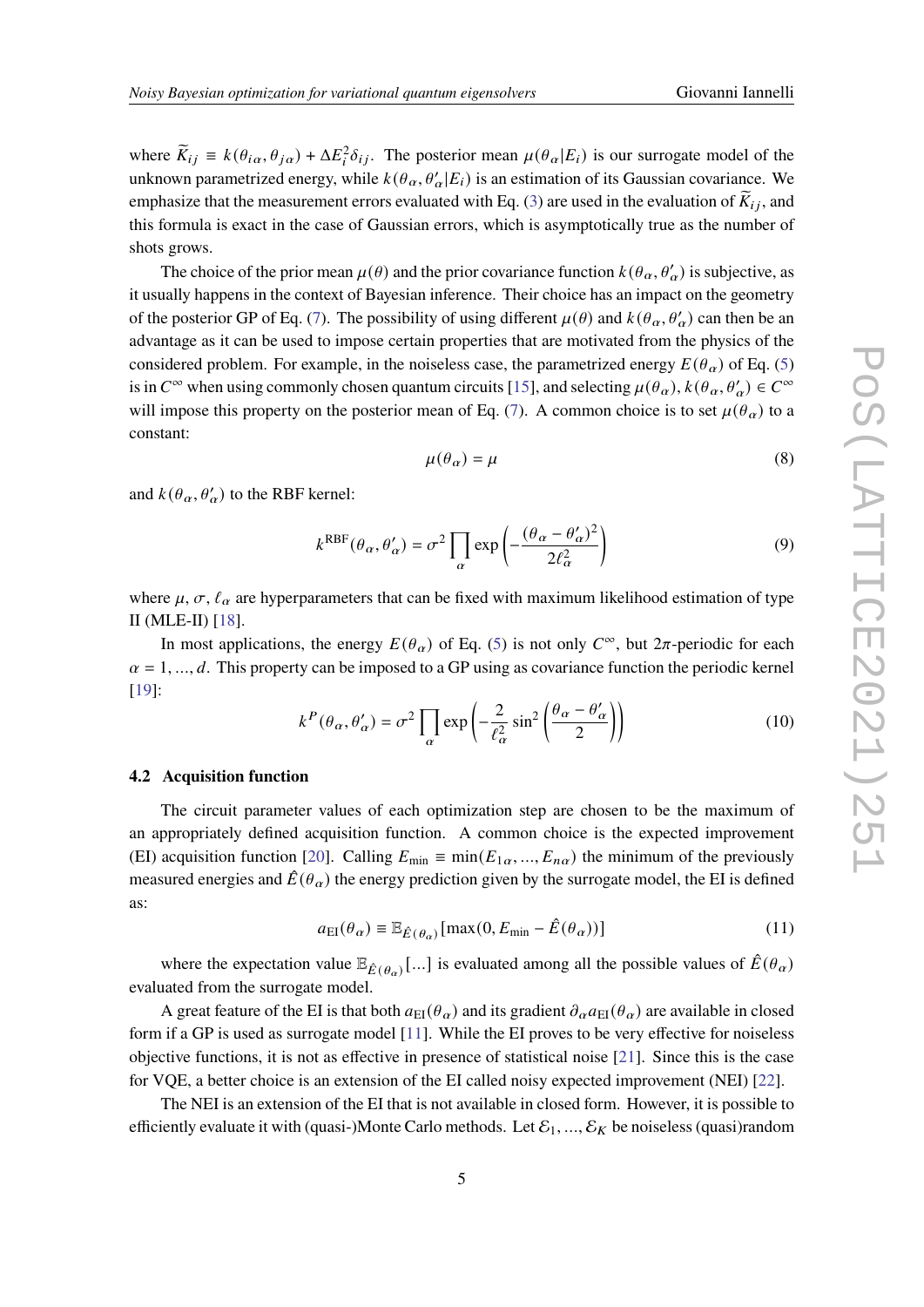energy functions sampled from the posterior of Eq. [\(7\)](#page-3-1), and let  $a_{\text{EI}}(\theta_{\alpha}|\mathcal{E}_1), ..., a_{\text{EI}}(\theta_{\alpha}|\mathcal{E}_K)$  be EIs defined over them. Then:

<span id="page-5-0"></span>
$$
a_{\text{NEI}}(\theta_{\alpha}) \simeq \frac{1}{K} \sum_{i} a_{\text{EI}}(\theta_{\alpha} | \mathcal{E}_{i})
$$
\n(12)

Each summand of Eq. [\(12\)](#page-5-0) is available in closed form so that its evaluation can be done fast. Furthermore, also its gradient is computable analytically, which can be useful for optimizing the acquisition function.

### **5. Outline of the algorithm**

Here we describe our proposed algorithm step by step and specify details of its implementation. The Hamiltonian and the parametrized circuit of Eq. [\(4\)](#page-2-3) are problem dependent. Quantum computing libraries have procedures for evaluating the parametrized energy of Eq. [\(5\)](#page-2-2) with any value of the d-dimensional circuit parameter  $\theta_{\alpha}$  using the estimator in Eq. [\(2\)](#page-2-0) and its error of Eq. [\(3\)](#page-2-1). This measurement is obtained performing  $S$  shots. We used the Qiskit [\[23\]](#page-11-7) quantum computing library for our tests.

Once the routine for measuring  $E(\theta_{\alpha})$  is defined, the Bayesian optimization procedure is entirely implemented on a classical computer. We built our test on top of the libraries Ax [\[24\]](#page-11-8), BoTorch [\[25\]](#page-11-9) and GPyTorch [\[26\]](#page-11-10). The Bayesian optimization is then performed as follows:

- 1. Generate *n* quasi-random *d* dimensional points  $\theta_{1\alpha}, ..., \theta_{n\alpha} \in [0, 2\pi]^d$  with a Sobol sequence [\[27\]](#page-11-11). In our tests, we used  $n = 3$ .
- 2. Given  $\theta_{1\alpha}, ..., \theta_{n\alpha}$ , measure their corresponding energies  $E_1, ..., E_n$  and their errors  $\Delta E_1, ..., \Delta E_n$ as described in Eq.  $(2)$  and Eq.  $(3)$ .
- 3. Use MLE-II to infer the prior hyperparameter  $\mu$  of Eq. [\(8\)](#page-4-0) and  $\sigma$ ,  $\ell_{\alpha}$  of Eq. [\(9\)](#page-4-1) or Eq. [\(10\)](#page-4-2), depending on whether RBF or periodic kernel was chosen. The default settings of Ax, BoTorch and GPyTorch were used for this inference.
- 4. Compute the GP posterior mean and covariance of Eq. [\(7\)](#page-3-1).
- 5. The current estimation of the parameters for the global minimum point  $\theta_{\alpha}^{\min}$  is chosen among  $\theta_{1\alpha}$ , ...,  $\theta_{n\alpha}$  as the  $\theta_{i\alpha}$  with the minimum expected energy according to the GP model found at point 4:

<span id="page-5-1"></span>
$$
\theta_{\alpha}^{\min} \equiv \operatorname{argmin}_{\theta_{i\alpha}} \mu(\theta_{i\alpha}|E_i)
$$
\n(13)

and the corresponding estimation of the minimum energy  $E^{\min}$  is:

$$
E^{\min} \equiv \mu(\theta_{\alpha}^{\min}|E_i) \tag{14}
$$

6. Sample  $K$  noiseless energy functions from the posterior GP found at point 4. For each of the  $K$  samples, perform a different noiseless GPR using the same hyperparameters found in point 3, and compute the  $K$  EIs necessary for the NEI approximation of Eq. [\(12\)](#page-5-0). In our tests, we used  $K = 20$ .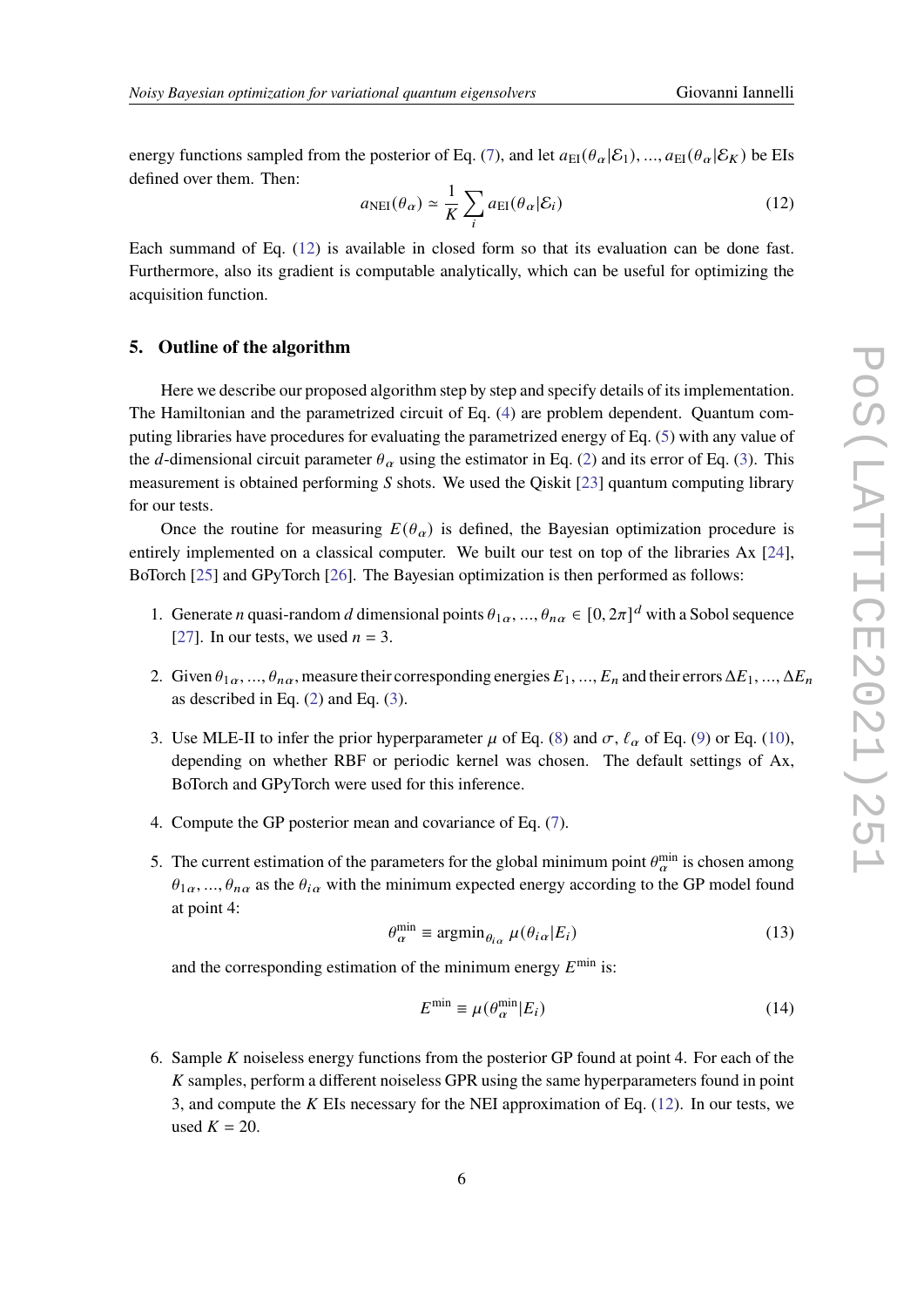- 7. Perform a global optimization of the approximated NEI to find its maximum point  $\theta_{\alpha}^{NEL}$ . We performed this optimization with the default procedure of BoTorch, which is a multistart L-BFGS-B [\[28\]](#page-11-12), where 20 restart points are selected as those with the maximum acquisition function value out of 1000 points drawn from the Sobol sequence in  $[0, 2\pi]^d$ . The SciPy [\[29\]](#page-11-13) implementation of L-BFGS-B is used for this step.
- 8. Add the NEI maximum found at point 7 to the parameter set  $\theta_{n+1,\alpha} \leftarrow \theta_{\alpha}^{NEI}$  and iterate from point 2 with  $n \leftarrow n + 1$  until a break condition is reached which could be realized, e.g., when the minimum of Eq. [\(13\)](#page-5-1) is stable for a certain number of iterations. Alternatively a fixed number  $N$  of iterations might be chosen beforehand in order to keep the number of quantum measurements under control.

#### **6. Testing with IBMQ**

We tested the algorithm described in section 5 on a simple two qubits Hamiltonian of the transverse-field Ising model with coupling set to one:

$$
\mathcal{H} = -\sigma_x^1 \otimes \sigma_x^2 - \sigma_z^1 - \sigma_z^2 \tag{15}
$$

The parametrization of Eq. [\(4\)](#page-2-3) was achieved using the following quantum circuit:

|  |  | $ 0\rangle - R_y(\theta_1)$ $\rightarrow R_y(\theta_3) - R_z(\theta_5)$ |
|--|--|-------------------------------------------------------------------------|
|  |  | $ 0\rangle - R_y(\theta_2)$ $\rightarrow R_y(\theta_4) - R_z(\theta_6)$ |

This circuit was constructed using the procedure described in [\[30\]](#page-11-14). It does not have redundant parameters and can cover the whole Hilbert space if we exclude states which are equivalent after the application of a global phase.

For the quantum measurement, we used the Qiskit simulator using the noise model of IBMQ Santiago quantum device. Assuming that only a fixed total number of shots is at our disposal, we tried different algorithms with different number of shots per measurement in order to find the setup that uses this assumed budget most efficiently. We first analyze the results obtained with two algorithms that have been proposed for this specific task: the SPSA [\[16\]](#page-11-0) in its implementation [\[12\]](#page-10-11) available in Qiskit, and the NFT [\[15\]](#page-10-14)[2](#page-6-0). Then we compare their performance with two implementations of BO using respectively the RBF and the periodic kernels of Eqs. [\(9\)](#page-4-1) and [\(10\)](#page-4-2). Each algorithm is tested using 20, 40 and 80 number of measurement, each respectively obtained with 64, 32 and 16 number of shots. Therefore, the total number of shots used is 1280 in all cases.

The optimization results are then compared to the exact values of the ground state and the ground state energy. In particular, it is possible to evaluate the state fidelity of a parametrized state with respect to the exact ground state. The fidelity is equal to the square of the scalar product of two states and it quantifies their proximity as its maximum value of 1 is reached when the two states are identical.

After each iteration of the tested algorithms, both the energy and the fidelity have been recorded. The results shown are the average of what was obtained with 20 independent runs starting with

<span id="page-6-0"></span><sup>2</sup>Its implementation is available at <https://github.com/ken-nakanishi/nftopt>.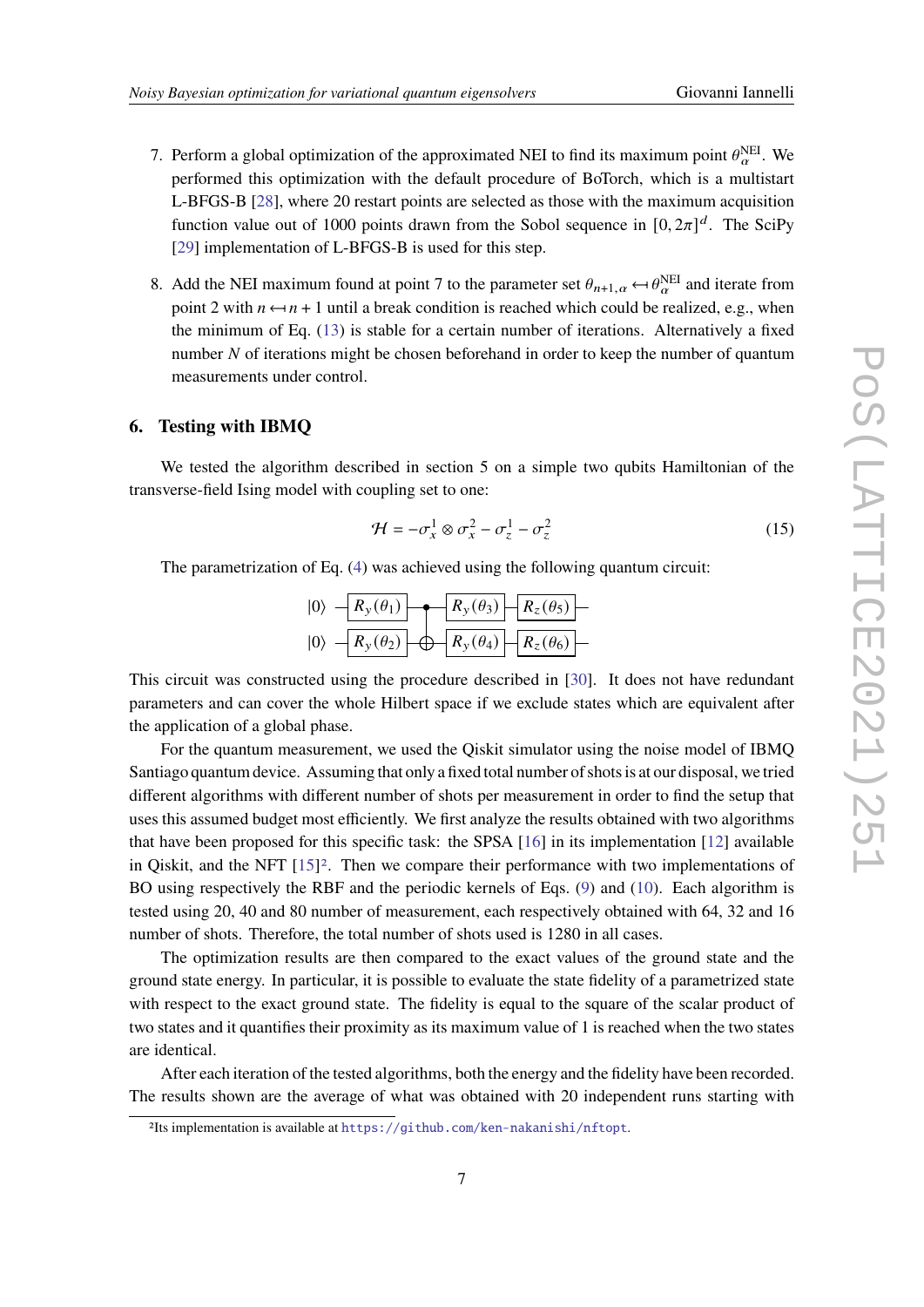different random initial conditions. Their error corresponds to the standard error computed out of these 20 repetitions.

**SPSA** The results for SPSA<sup>[3](#page-7-0)</sup> are shown in Fig. [1.](#page-7-1) The performances slightly improve decreasing the number of shots per measurements, but none of the three setups gets close to the exact solution.

<span id="page-7-1"></span>

**Figure 1:** shots/meas indicate the number of shots used for each energy measurement. Black lines correspond to the exact solution.

**NFT** The performances of the NFT algorithm<sup>[4](#page-7-2)</sup> are shown in Fig. [2.](#page-7-3) In this case, the optimization gets quickly close to the solution in all three cases. The speed of convergence increases reducing the number of shots per measurement, but, on the other hand, the stability and the precision of the solution decreases. The fidelity is slightly unstable only with 16 shots per measurement, while energy measurements do not have a good precision with 16 and 32 shots.

<span id="page-7-3"></span>

**Figure 2:** Here is used the same notation of Fig. [1](#page-7-1)

The NFT algorithm has overall a very quick convergence rate and a low requirement of CPU resources due to its usage of an analytical formula of the target energy. However, its solutions do

<span id="page-7-0"></span><sup>&</sup>lt;sup>3</sup>The Qiskit implementation of SPSA was used with its default settings.

<span id="page-7-2"></span><sup>4</sup>These results were obtained setting the variable reset\_interval=4 in the function made available by the authors.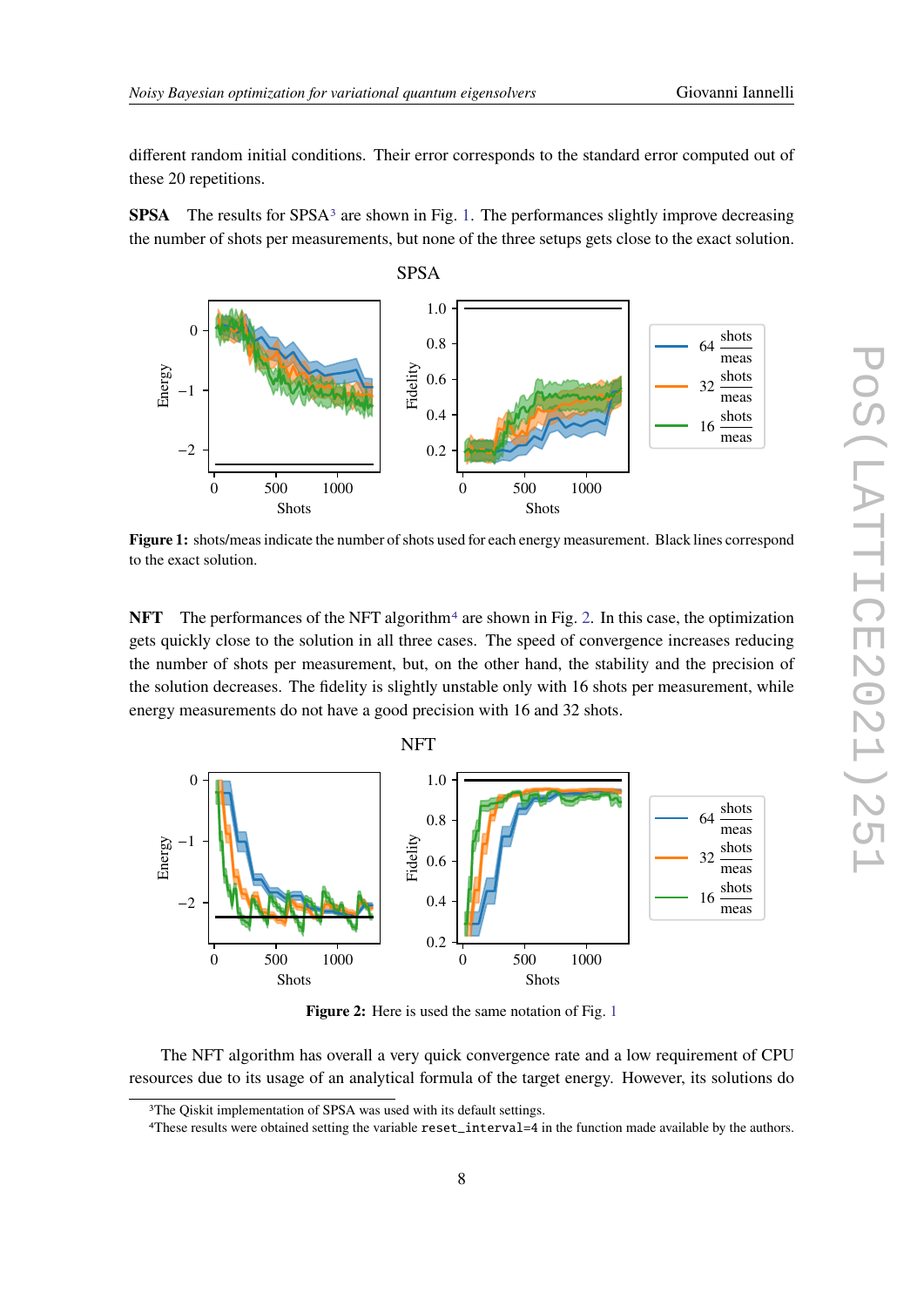not have a good precision with very small number of shots per measurements as this algorithm does not have built-in methods to infer the real value of the energy, but it has to rely on the mean value of Eq. [\(2\)](#page-2-0).

**Bayesian optimizer** Results obtained with the RBF kernel are reported in Fig. [3,](#page-8-0) while in Fig. [4](#page-8-1) we show those obtained with the periodic kernel. The two implementations behave in a very similar way. In both cases the performances improve reducing the number of shots per measurement and the solution gets closer to the exact values without a loss of stability.

<span id="page-8-0"></span>

**Figure 3:** Here is used the same notation of Fig. [1](#page-7-1)

<span id="page-8-1"></span>

**Figure 4:** Here is used the same notation of Fig. [1](#page-7-1)

**Comparison of the algorithms** In Fig. [5](#page-9-0) we report the results of each of the considered algorithms in their best setup, which is 32 shots per measure for NFT and 16 for the others. SPSA is outperformed by NFT and the BOs, which have similar performances in this setup. However, the BOs have better estimation of the ground state energy as its value is inferred with GPR. It removes the tradeoff present in NFT between precision and speed at the cost of increasing CPU time. RBF initially converges faster than periodic, but at the end the solution with the highest fidelity was found with the periodic kernel.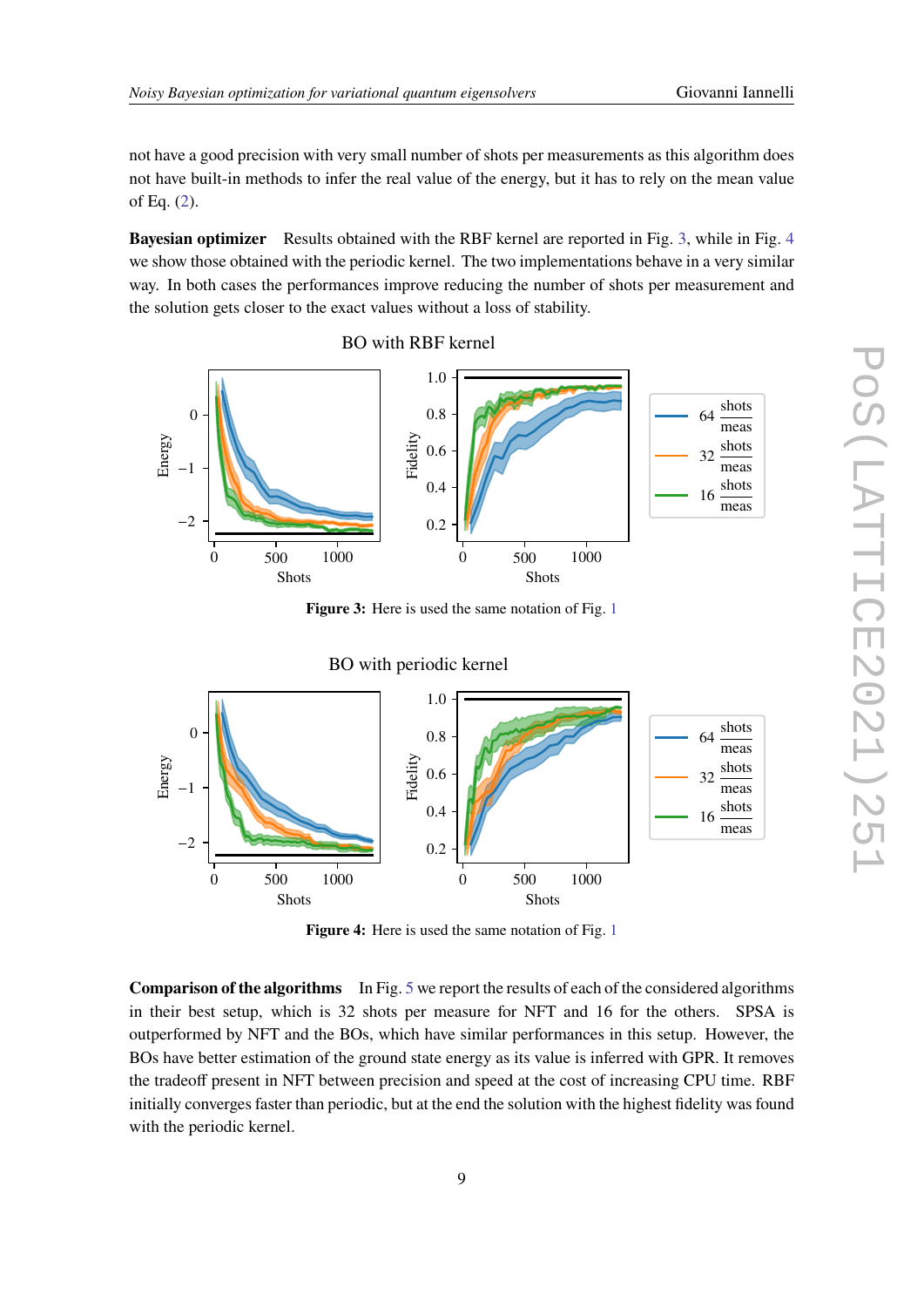<span id="page-9-0"></span>

Comparison of best setups

**Figure 5:** Here are compared the best results of each previous plot.

# **7. Conclusions and outlooks**

Our conclusions are that BO using GPR and NEI is a good choice for VQE in case of noisy measurements obtained with a few number of shots as it can use both the energy mean value of Eq. [\(2\)](#page-2-0) and its error of Eq. [\(3\)](#page-2-1). It outperforms SPSA in the here considered case and has a convergence rate similar to the one obtained with NFT. However, BO provides a more precise estimation of the ground state energy, although at the cost of increasing the CPU time, which is presently clearly not a bottleneck when compared to the available QPU time. BO with RBF kernel started converging faster than with periodic kernel, but the most accurate solution was found with the periodic kernel.

The main weakness of BO is its expansion to a high number of circuit parameters, at its standard implementation would require too much CPU time and memory. With some modifications, BO was, however, successfully used with a high number of parameters in other contexts (see for example [\[31](#page-12-0)[–33\]](#page-12-1)). At the moment we are exploring different possible ways to expand the BO of VQEs to cases in which the number of circuit parameters grows up to  $O(100)$ , which would provide the BO approach a promising perspective to be used in VQE also for the next generation of quantum computers.

# **8. Aknowledgements**

This project has received funding from the Marie Skodowska-Curie European Joint Doctorate program STIMULATE of the European Commission under grant agreement No. 765048. G.I.'s position was funded under this program.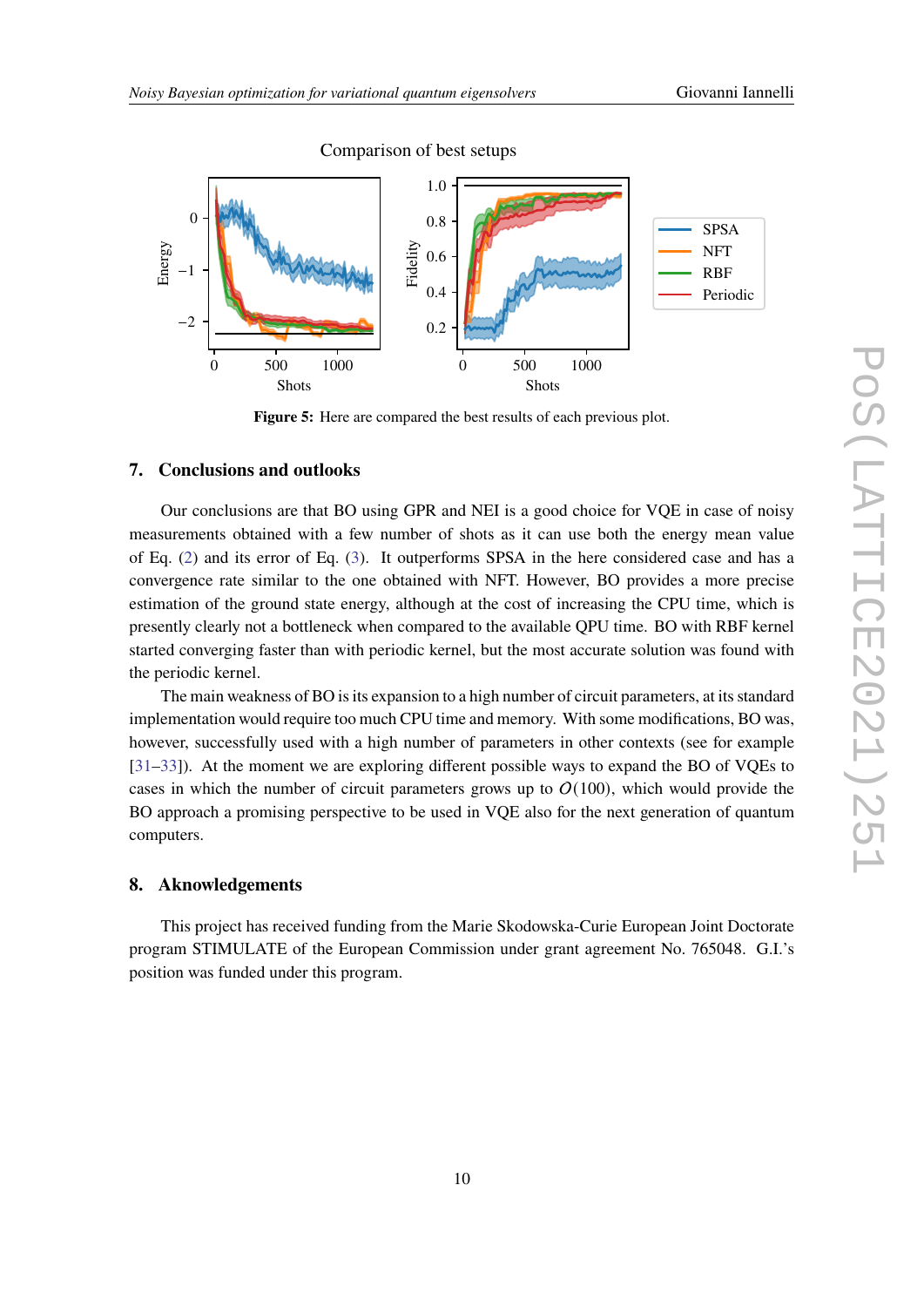### **References**

- <span id="page-10-0"></span>[1] J. Biamonte, P. Wittek, N. Pancotti, P. Rebentrost, N. Wiebe and S. Lloyd, *Quantum machine learning*, *Nature* **549** (2017) 195.
- <span id="page-10-1"></span>[2] B.P. Lanyon, J.D. Whitfield, G.G. Gillett, M.E. Goggin, M.P. Almeida, I. Kassal et al., *Towards quantum chemistry on a quantum computer*, *Nature chemistry* **2** (2010) 106.
- <span id="page-10-2"></span>[3] A. Montanaro, *Quantum algorithms: an overview*, *npj Quantum Information* **2** (2016) 1.
- <span id="page-10-3"></span>[4] J. Preskill, *Quantum computing in the nisq era and beyond*, *Quantum* **2** (2018) 79.
- <span id="page-10-4"></span>[5] P.W. Shor, *Fault-tolerant quantum computation*, in *Proceedings of 37th Conference on Foundations of Computer Science*, pp. 56–65, IEEE, 1996.
- <span id="page-10-5"></span>[6] M.C. Banuls, R. Blatt, J. Catani, A. Celi, J.I. Cirac, M. Dalmonte et al., *Simulating lattice gauge theories within quantum technologies*, *The European physical journal D* **74** (2020) 1.
- <span id="page-10-6"></span>[7] A. Kan, L. Funcke, S. Kühn, L. Dellantonio, J. Zhang, J.F. Haase et al., *Investigating a 3+ 1d topological -term in the hamiltonian formulation of lattice gauge theories for quantum and classical simulations*, *arXiv preprint arXiv:2105.06019* (2021) .
- <span id="page-10-7"></span>[8] J. Zhang, R. Ferguson, S. Kühn, J.F. Haase, C. Wilson, K. Jansen et al., *Simulating gauge theories with variational quantum eigensolvers in superconducting microwave cavities*, *arXiv preprint arXiv:2108.08248* (2021) .
- <span id="page-10-8"></span>[9] A. Peruzzo, J. McClean, P. Shadbolt, M.-H. Yung, X.-Q. Zhou, P.J. Love et al., *A variational eigenvalue solver on a photonic quantum processor*, *Nature communications* **5** (2014) 4213.
- <span id="page-10-9"></span>[10] H.J. Kushner, *A new method of locating the maximum point of an arbitrary multipeak curve in the presence of noise*, .
- <span id="page-10-10"></span>[11] D.R. Jones, M. Schonlau and W.J. Welch, *Efficient global optimization of expensive black-box functions*, *Journal of Global optimization* **13** (1998) 455.
- <span id="page-10-11"></span>[12] A. Kandala, A. Mezzacapo, K. Temme, M. Takita, M. Brink, J.M. Chow et al., *Hardware-efficient variational quantum eigensolver for small molecules and quantum magnets*, *Nature* **549** (2017) 242.
- <span id="page-10-12"></span>[13] L. Funcke, T. Hartung, K. Jansen, S. Kühn, P. Stornati and X. Wang, *Measurement error mitigation in quantum computers through classical bit-flip correction*, *arXiv preprint arXiv:2007.03663* (2020) .
- <span id="page-10-13"></span>[14] J.A. Nelder and R. Mead, *A simplex method for function minimization*, *The computer journal* **7** (1965) 308.
- <span id="page-10-14"></span>[15] K.M. Nakanishi, K. Fujii and S. Todo, *Sequential minimal optimization for quantum-classical hybrid algorithms*, *Physical Review Research* **2** (2020) 043158.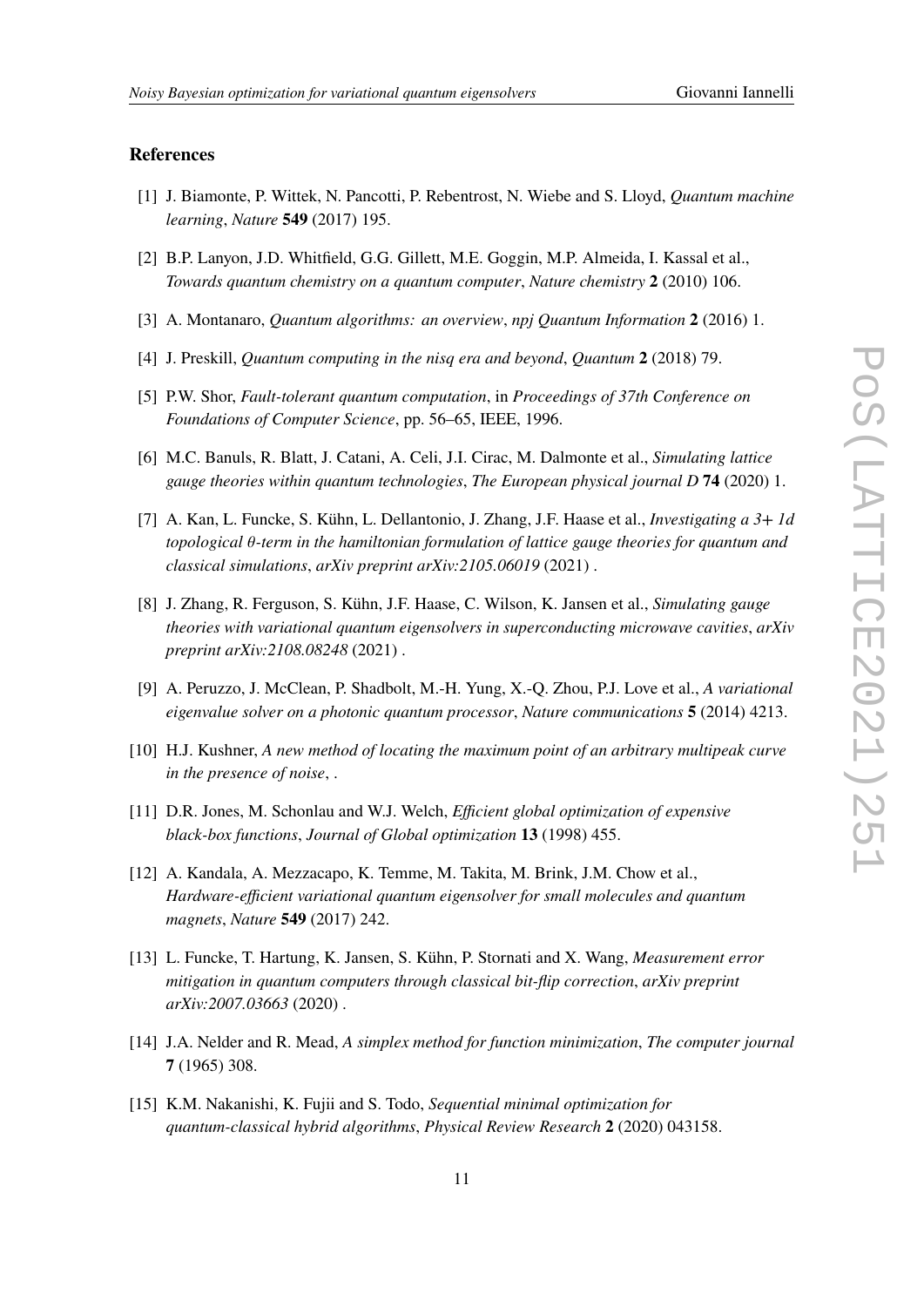- 
- <span id="page-11-0"></span>[16] J.C. Spall et al., *Multivariate stochastic approximation using a simultaneous perturbation gradient approximation*, *IEEE transactions on automatic control* **37** (1992) 332.
- <span id="page-11-1"></span>[17] G. Matheron, *Traité de géostatistique appliquée. 1 (1962)*, vol. 1, Editions Technip (1962).
- <span id="page-11-2"></span>[18] C.K. Williams and C.E. Rasmussen, *Gaussian processes for machine learning*, vol. 2, MIT press Cambridge, MA (2006).
- <span id="page-11-3"></span>[19] D.J. MacKay et al., *Introduction to gaussian processes*, *NATO ASI series F computer and systems sciences* **168** (1998) 133.
- <span id="page-11-4"></span>[20] J. Močkus, *On bayesian methods for seeking the extremum*, in *Optimization techniques IFIP technical conference*, pp. 400–404, Springer, 1975.
- <span id="page-11-5"></span>[21] E. Vazquez, J. Villemonteix, M. Sidorkiewicz and E. Walter, *Global optimization based on noisy evaluations: an empirical study of two statistical approaches*, in *Journal of Physics: Conference Series*, vol. 135, p. 012100, IOP Publishing, 2008.
- <span id="page-11-6"></span>[22] B. Letham, B. Karrer, G. Ottoni, E. Bakshy et al., *Constrained bayesian optimization with noisy experiments*, *Bayesian Analysis* **14** (2019) 495.
- <span id="page-11-7"></span>[23] G. Aleksandrowicz, T. Alexander, P. Barkoutsos, L. Bello, Y. Ben-Haim, D. Bucher et al., *Qiskit: An open-source framework for quantum computing*, *Accessed on: Mar* **16** (2019) .
- <span id="page-11-8"></span>[24] E. Bakshy, L. Dworkin, B. Karrer, K. Kashin, B. Letham, A. Murthy et al., "Ae: A domain-agnostic platform for adaptive experimentation."
- <span id="page-11-9"></span>[25] M. Balandat, B. Karrer, D. Jiang, S. Daulton, B. Letham, A.G. Wilson et al., *Botorch: A framework for efficient monte-carlo bayesian optimization*, *Advances in Neural Information Processing Systems (NeurIPS)* (2020) .
- <span id="page-11-10"></span>[26] J. Gardner, G. Pleiss, K.Q. Weinberger, D. Bindel and A.G. Wilson, *Gpytorch: Blackbox matrix-matrix gaussian process inference with gpu acceleration*, in *Advances in Neural Information Processing Systems*, pp. 7576–7586, 2018.
- <span id="page-11-11"></span>[27] I.M. Sobol', *On the distribution of points in a cube and the approximate evaluation of integrals*, *Zhurnal Vychislitel'noi Matematiki i Matematicheskoi Fiziki* **7** (1967) 784.
- <span id="page-11-12"></span>[28] R.H. Byrd, P. Lu, J. Nocedal and C. Zhu, *A limited memory algorithm for bound constrained optimization*, *SIAM Journal on scientific computing* **16** (1995) 1190.
- <span id="page-11-13"></span>[29] P. Virtanen, R. Gommers, T.E. Oliphant, M. Haberland, T. Reddy, D. Cournapeau et al., *Scipy 1.0: fundamental algorithms for scientific computing in python*, *Nature methods* **17** (2020) 261.
- <span id="page-11-14"></span>[30] L. Funcke, T. Hartung, K. Jansen, S. Kühn and P. Stornati, *Dimensional expressivity analysis of parametric quantum circuits*, *Quantum* **5** (2021) 422.